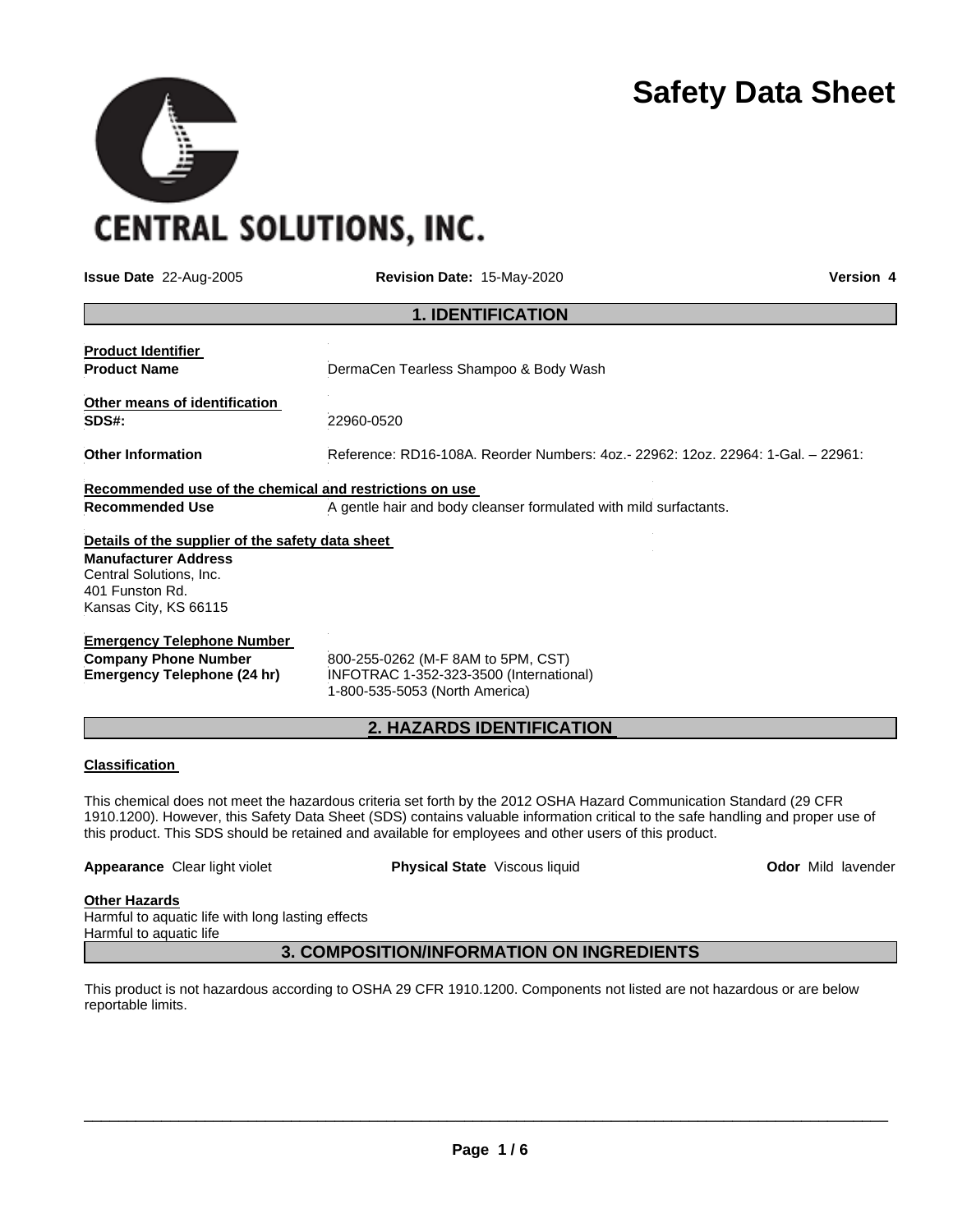### \_\_\_\_\_\_\_\_\_\_\_\_\_\_\_\_\_\_\_\_\_\_\_\_\_\_\_\_\_\_\_\_\_\_\_\_\_\_\_\_\_\_\_\_\_\_\_\_\_\_\_\_\_\_\_\_\_\_\_\_\_\_\_\_\_\_\_\_\_\_\_\_\_\_\_\_\_\_\_\_\_\_\_\_\_\_\_\_\_\_\_\_\_ **4. FIRST-AID MEASURES**

# **First Aid Measures**

| <b>Eye Contact</b>  | Rinse immediately with plenty of water, also under the eyelids, for at least 15 minutes.                                              |
|---------------------|---------------------------------------------------------------------------------------------------------------------------------------|
| <b>Skin Contact</b> | This product is a skin cleanser. Intermittent skin contact is acceptable.<br>If skin irritation develops, wash product off with water |
| <b>Inhalation</b>   | Remove to fresh air.                                                                                                                  |
| Ingestion           | Dilute by giving a large amount of water. Allow vomiting to occur, then get medical<br>attention.                                     |

# **Most important symptoms and effects**

**Symptoms May cause mild eye irritation. May cause gastrointestinal disturbance.** 

#### **Indication of any immediate medical attention and special treatment needed**

**Notes to Physician Treat symptomatically.** 

# **5. FIRE-FIGHTING MEASURES**

#### **Suitable Extinguishing Media**

Use extinguishing measures that are appropriate to local circumstances and the surrounding environment.

**Unsuitable Extinguishing Media** Not determined.

#### **Specific Hazards Arising from the Chemical**

Non-flammable.

## **Protective equipment and precautions for firefighters**

As in any fire, wear self-contained breathing apparatus pressure-demand, MSHA/NIOSH (approved or equivalent) and full protective gear.

# **6. ACCIDENTAL RELEASE MEASURES**

#### **Personal precautions, protective equipment and emergency procedures**

**Personal Precautions Use personal protective equipment as required.** 

#### **Methods and material for containment and cleaning up**

| <b>Methods for Containment</b> | Prevent further leakage or spillage if safe to do so.                                                                                                                                                                                                                                                                     |  |
|--------------------------------|---------------------------------------------------------------------------------------------------------------------------------------------------------------------------------------------------------------------------------------------------------------------------------------------------------------------------|--|
| <b>Methods for Clean-Up</b>    | Small spills (less than 1 gallon) may be washed down a drain with lots of water or cleaned<br>up and disposed of into a sanitary sewer system.<br>Large spills (more than 1 gallon) should be contained and collected (by absorption [sand,<br>clay, or other absorbent material or vacuuming) then disposed of properly. |  |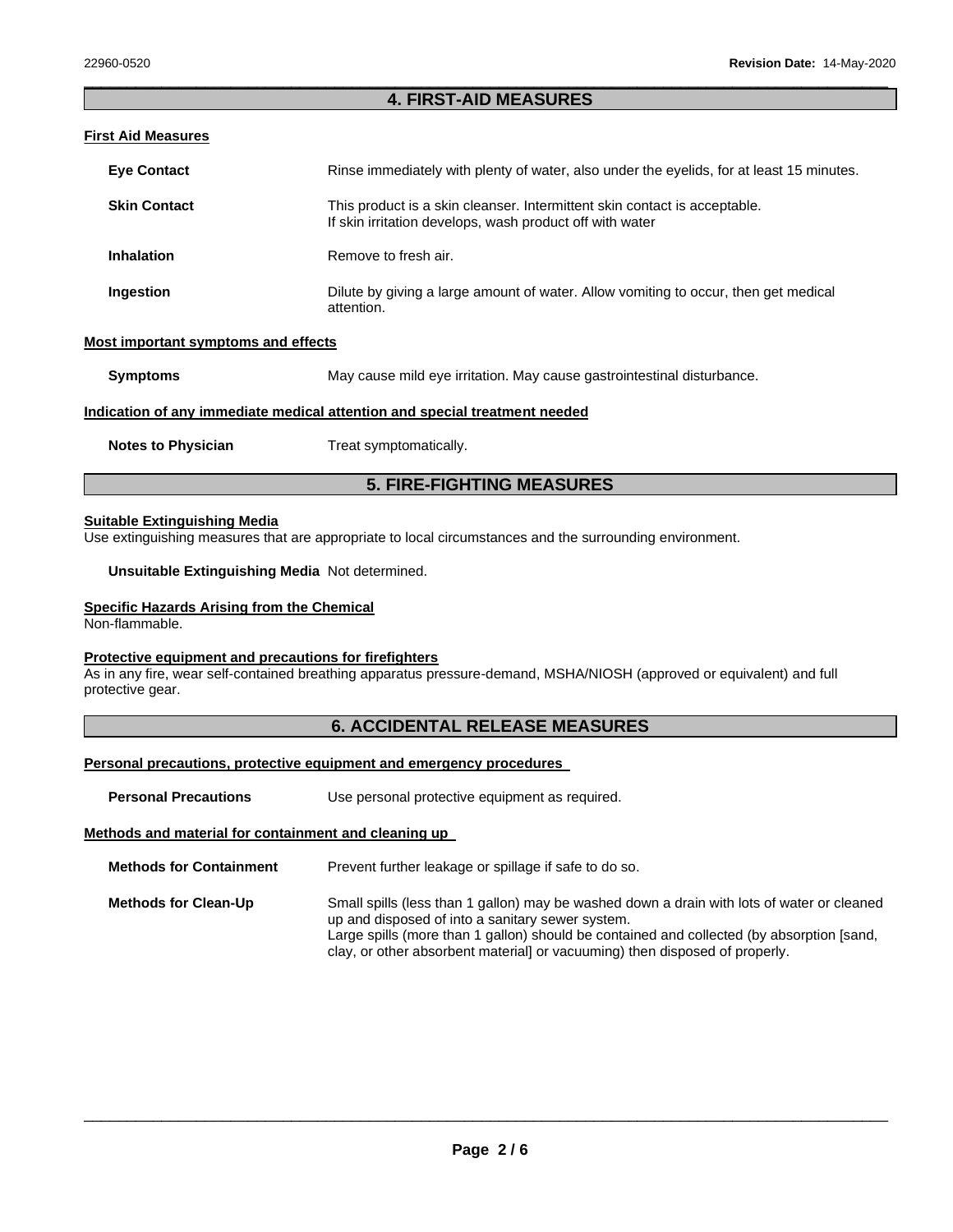## \_\_\_\_\_\_\_\_\_\_\_\_\_\_\_\_\_\_\_\_\_\_\_\_\_\_\_\_\_\_\_\_\_\_\_\_\_\_\_\_\_\_\_\_\_\_\_\_\_\_\_\_\_\_\_\_\_\_\_\_\_\_\_\_\_\_\_\_\_\_\_\_\_\_\_\_\_\_\_\_\_\_\_\_\_\_\_\_\_\_\_\_\_ **7. HANDLING AND STORAGE**

#### **Precautions for safe handling**

**Advice on Safe Handling** Handle in accordance with good industrial hygiene and safety practice.

#### **Conditions for safe storage, including any incompatibilities**

| <b>Storage Conditions</b> | Keep containers tightly closed in a dry, cool and well-ventilated place. Do not contaminate |
|---------------------------|---------------------------------------------------------------------------------------------|
|                           | food or feed stuffs. Do not reuse container. Keep out of the reach of children.             |

**Incompatible Materials None known.** 

## **8. EXPOSURE CONTROLS/PERSONAL PROTECTION**

| <b>Exposure Guidelines</b> | No exposure limits noted for ingredient(s) |
|----------------------------|--------------------------------------------|
|----------------------------|--------------------------------------------|

**Appropriate engineering controls**

**Engineering Controls None under normal use conditions.** 

#### **Individual protection measures, such as personal protective equipment**

| <b>Eye/Face Protection</b> | Avoid contact with eyes. |
|----------------------------|--------------------------|
|----------------------------|--------------------------|

**Skin and Body Protection** No special technical protective measures are necessary.

**Respiratory Protection No protective equipment is needed under normal use conditions.** 

**General Hygiene Considerations** Do not get in eyes. Keep away from food and drink.

# **9. PHYSICAL AND CHEMICAL PROPERTIES**

#### **Information on basic physical and chemical properties**

| <b>Physical State</b> |  |
|-----------------------|--|
| Appearance            |  |
| Color                 |  |

**Property Contains Transformation Values Remarks • Method Remarks • Method pH** 6.00-7.00 (ready to use) **Melting Point/Freezing Point Westablished Boiling Point/Boiling Range** 100 °C / 212 °F **Flash Point Not flammable Evaporation Rate Not established Flammability (Solid, Gas) n/a-liquid Upper Flammability Limits** Not applicable **Lower Flammability Limit** Not applicable **Vapor Pressure Not established Vapor Density** Not established **Specific Gravity<br>Water Solubility Solubility in other solvents Partition Coefficient Not determined Autoignition Temperature** Not determined **Decomposition Temperature** Not determined **Kinematic Viscosity Not determined Dynamic Viscosity 1,000-2,500 cps** 

Liquid

Completely soluble<br>Not determined

Viscous liquid **Appendix Contract Codor Contract Contract Contract Contract Contract Contract Contract Contract Contract Contract Contract Contract Contract Contract Contract Contract Contract Contract Contract Contract Co Color Threshold** Not determined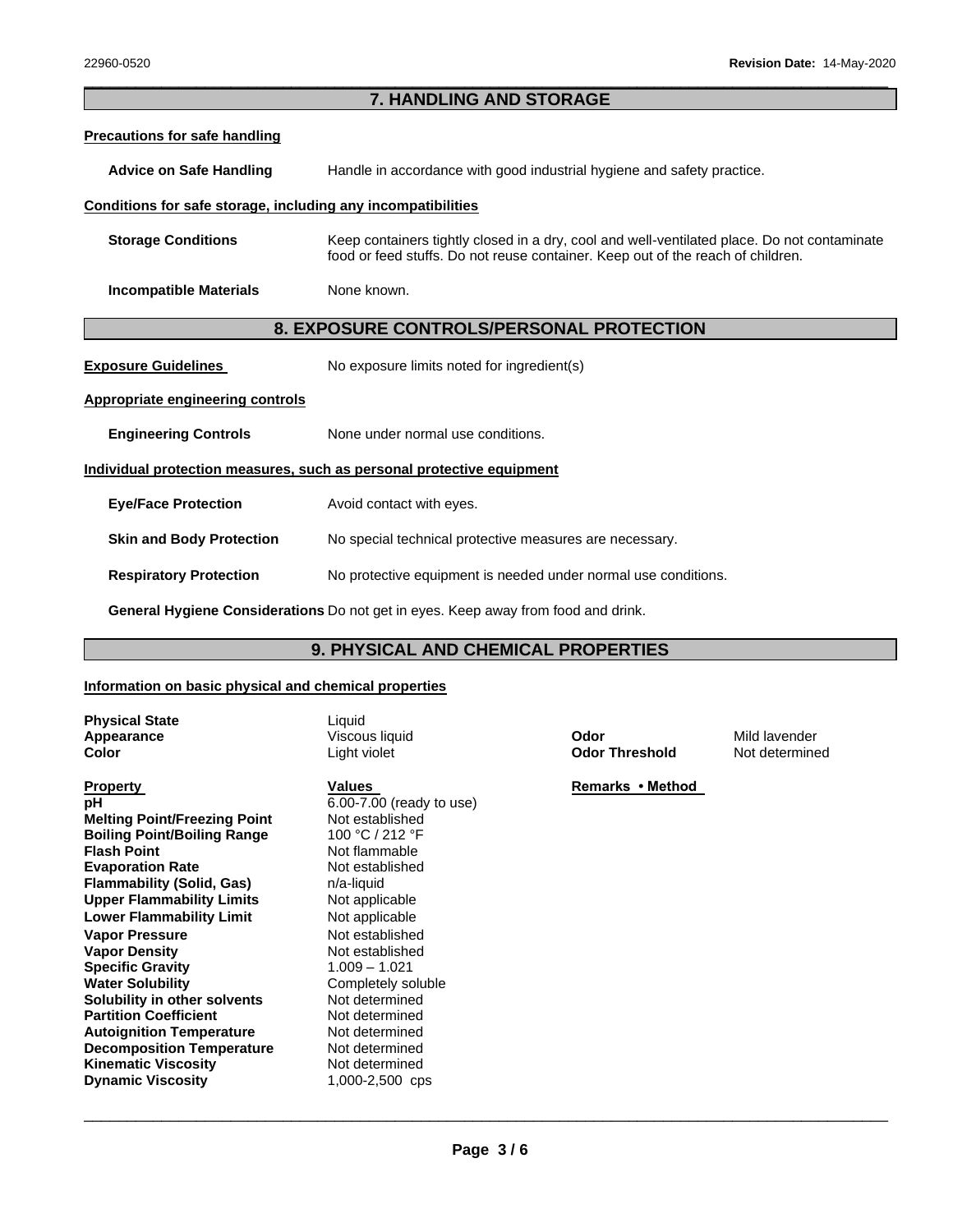**Explosive Properties**<br> **Oxidizing Properties**<br>
Not determined **Oxidizing Properties<br>Density** 

**Density** 8.41-8.51 lb/gal

**Property Values Values Remarks • Method** 

# **10. STABILITY AND REACTIVITY**

\_\_\_\_\_\_\_\_\_\_\_\_\_\_\_\_\_\_\_\_\_\_\_\_\_\_\_\_\_\_\_\_\_\_\_\_\_\_\_\_\_\_\_\_\_\_\_\_\_\_\_\_\_\_\_\_\_\_\_\_\_\_\_\_\_\_\_\_\_\_\_\_\_\_\_\_\_\_\_\_\_\_\_\_\_\_\_\_\_\_\_\_\_

#### **Reactivity**

Not reactive under normal conditions.

#### **Chemical Stability**

Stable under recommended storage conditions.

#### **Possibility of Hazardous Reactions**

None under normal processing.

**Hazardous Polymerization** Hazardous polymerization does not occur.

#### **Conditions to Avoid**

Keep out of reach of children.

## **Incompatible Materials**

None known.

#### **Hazardous Decomposition Products**

None known.

# **11. TOXICOLOGICAL INFORMATION**

#### **Information on likely routes of exposure**

| <b>Product Information</b> |                                                                                                       |
|----------------------------|-------------------------------------------------------------------------------------------------------|
| <b>Eye Contact</b>         | Avoid contact with eyes.                                                                              |
| <b>Skin Contact</b>        | Not expected to be a skin irritant during prescribed use.                                             |
| <b>Inhalation</b>          | Under normal conditions of intended use, this material is not expected to be an inhalation<br>hazard. |
| Ingestion                  | Do not taste or swallow.                                                                              |

#### **Component Information**

| <b>Chemical Name</b>                 | Oral LD50            | Dermal LD50 | <b>Inhalation LC50</b> |
|--------------------------------------|----------------------|-------------|------------------------|
| Cocamide MEA<br>68140-00-1           | $=$ 3300 mg/kg (Rat) |             |                        |
| Cocamidopropyl betaine<br>61789-40-0 | $= 4900$ mg/kg (Rat) |             | $\sim$                 |

## **Information on physical, chemical and toxicological effects**

**Symptoms** Please see section 4 of this SDS for symptoms.

# **Delayed and immediate effects as well as chronic effects from short and long-term exposure**

**Carcinogenicity** This product does not contain any carcinogens or potential carcinogens as listed by OSHA, IARC or NTP.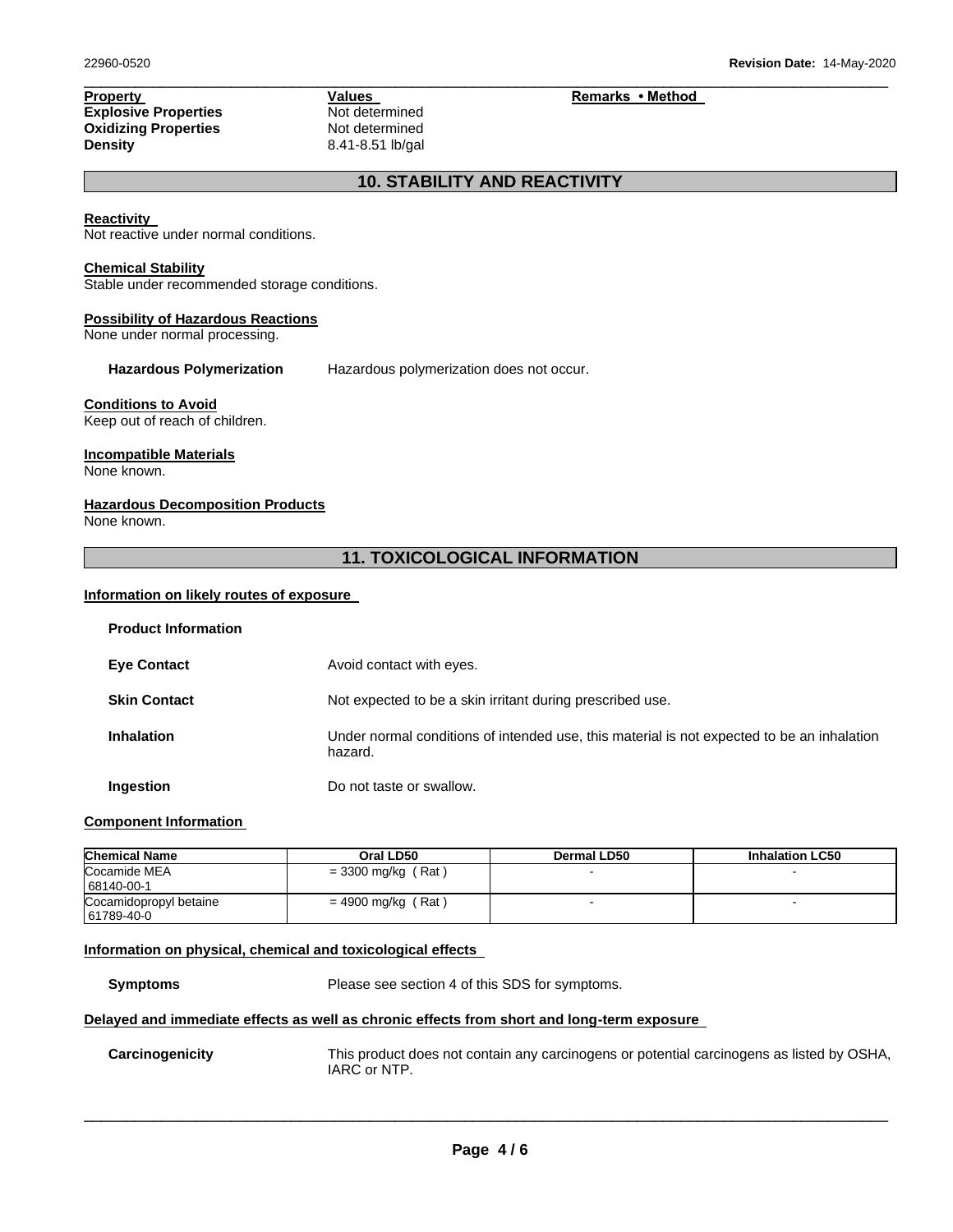# **Numerical measures of toxicity**

Not determined

# **12. ECOLOGICAL INFORMATION**

\_\_\_\_\_\_\_\_\_\_\_\_\_\_\_\_\_\_\_\_\_\_\_\_\_\_\_\_\_\_\_\_\_\_\_\_\_\_\_\_\_\_\_\_\_\_\_\_\_\_\_\_\_\_\_\_\_\_\_\_\_\_\_\_\_\_\_\_\_\_\_\_\_\_\_\_\_\_\_\_\_\_\_\_\_\_\_\_\_\_\_\_\_

## **Ecotoxicity**

Harmful to aquatic life. Harmful to aquatic life with long lasting effects.

| <b>Chemical Name</b>                 | Algae/aguatic plants                                                                                           | <b>Fish</b>                                                                                           | <b>Toxicity to</b><br>microorganisms | Crustacea                            |
|--------------------------------------|----------------------------------------------------------------------------------------------------------------|-------------------------------------------------------------------------------------------------------|--------------------------------------|--------------------------------------|
| Cocamide MEA<br>68140-00-1           |                                                                                                                | 28.5: 96 h Brachydanio rerio<br>mg/L LC50 semi-static 31:<br>96 h Brachydanio rerio mg/L<br>LC50      |                                      | 10: 24 h Daphnia magna<br>mg/L EC50  |
| Cocamidopropyl betaine<br>61789-40-0 | $1.0 - 10.0$ : 72 h<br>Desmodesmus subspicatus<br>mg/L EC50 0.55: 96 h<br>Desmodesmus subspicatus<br>ma/L EC50 | 1.0 - 10.0: 96 h Brachydanio<br>rerio mg/L LC50 2: 96 h<br>Brachydanio rerio mg/L<br>LC50 semi-static |                                      | 6.5: 48 h Daphnia magna<br>mg/L EC50 |

# **Persistence/Degradability**

Not determined

# **Bioaccumulation**

Not determined

# **Mobility**

Not determined

## **Other Adverse Effects**

Not determined

# **13. DISPOSAL CONSIDERATIONS**

# **Waste Treatment Methods**

| <b>Disposal of Wastes</b><br>Disposal should be in accordance with applicable regional, national and local laws and<br>regulations.     |                                                                                                                                |  |
|-----------------------------------------------------------------------------------------------------------------------------------------|--------------------------------------------------------------------------------------------------------------------------------|--|
| <b>Contaminated Packaging</b><br>Disposal should be in accordance with applicable regional, national and local laws and<br>regulations. |                                                                                                                                |  |
| <b>14. TRANSPORT INFORMATION</b>                                                                                                        |                                                                                                                                |  |
| <u>Note</u>                                                                                                                             | Please see current shipping paper for most up to date shipping information, including<br>exemptions and special circumstances. |  |
| <u>DOT</u>                                                                                                                              | Not regulated                                                                                                                  |  |
| <u>IATA</u>                                                                                                                             | Not regulated                                                                                                                  |  |
| <b>IMDG</b>                                                                                                                             | Not regulated                                                                                                                  |  |